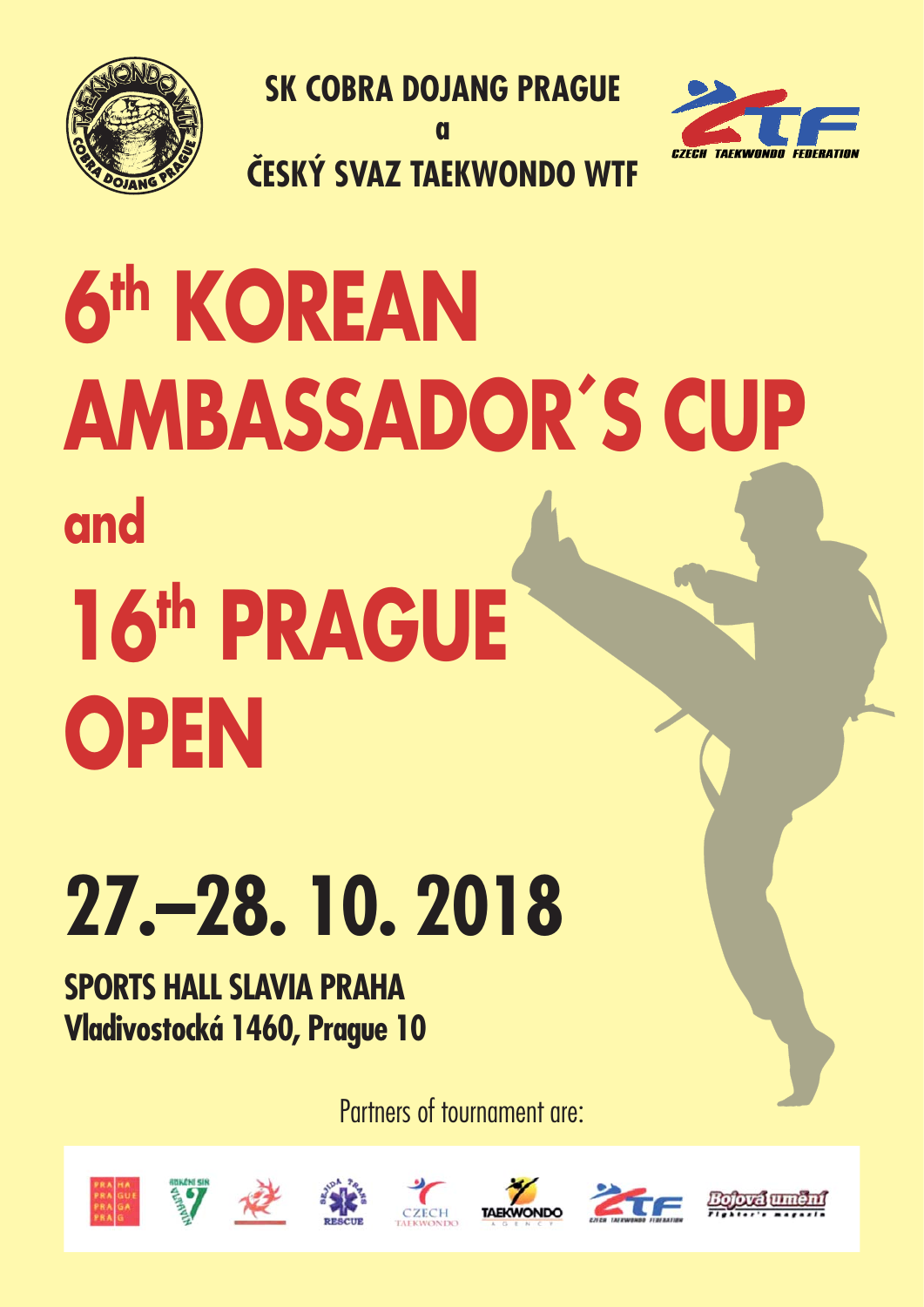### **PROMOTER:**

Czech Taekwondo Federation WTF President: Ing. Bohuslav Hybrant http://www.taekwondo-wtf.cz

## **REGISTRATION:** http://www.tpss.eu **SENTRY FEE: Kyorugi**

### **ORGANIZER:**

SK COBRA DOJANG PRAGUE, PO BOX 29, 143 01 Praha 412 tel.: +420 604232823, info@taekwondo-wtf.cz www.cobra-dojang.cz

**DATE:** Saturday 27. 10. 2018, Sunday 28. 10. 2018

**PLACE:** Sports hall SLAVIA PRAHA Vladivostocká 1460/10, Praha, Czech Republic

**KONCONTACT PERSON:** Bohuslav Hybrant, tel.: +420 604 23 28 23, bhybrant@taekwondo-wtf.cz

**DEADLINE:** Wednesday, 24. 10. 2018, 23.59 hod.

500 CZK or  $25 \in$  per competitor by transfer to 24. 10. 2018 700 CZK or  $35 \notin$  per competitor in cash when registering **Poomsae** INDIVIDUAL: 400 CZK PAIR: 200 CZK (100 CZK/person) TRIO: 300 CZK (100 CZK/person) Bank account: 71152319/0800 - Česká spořitelna, a.s. IBAN: CZ93 0800 0000 0000 7115 2319, BIC: GIBACZPX

### **The tournament is included in the EXTRALIGE and NATIONAL LEAGUE of KYORUGI and POOMSAE**

**AWARDS:** Medals and trophies for 1st place Medals for 2nd and 3rd places Trophies for 1st, 2nd and 3rd place in team ranking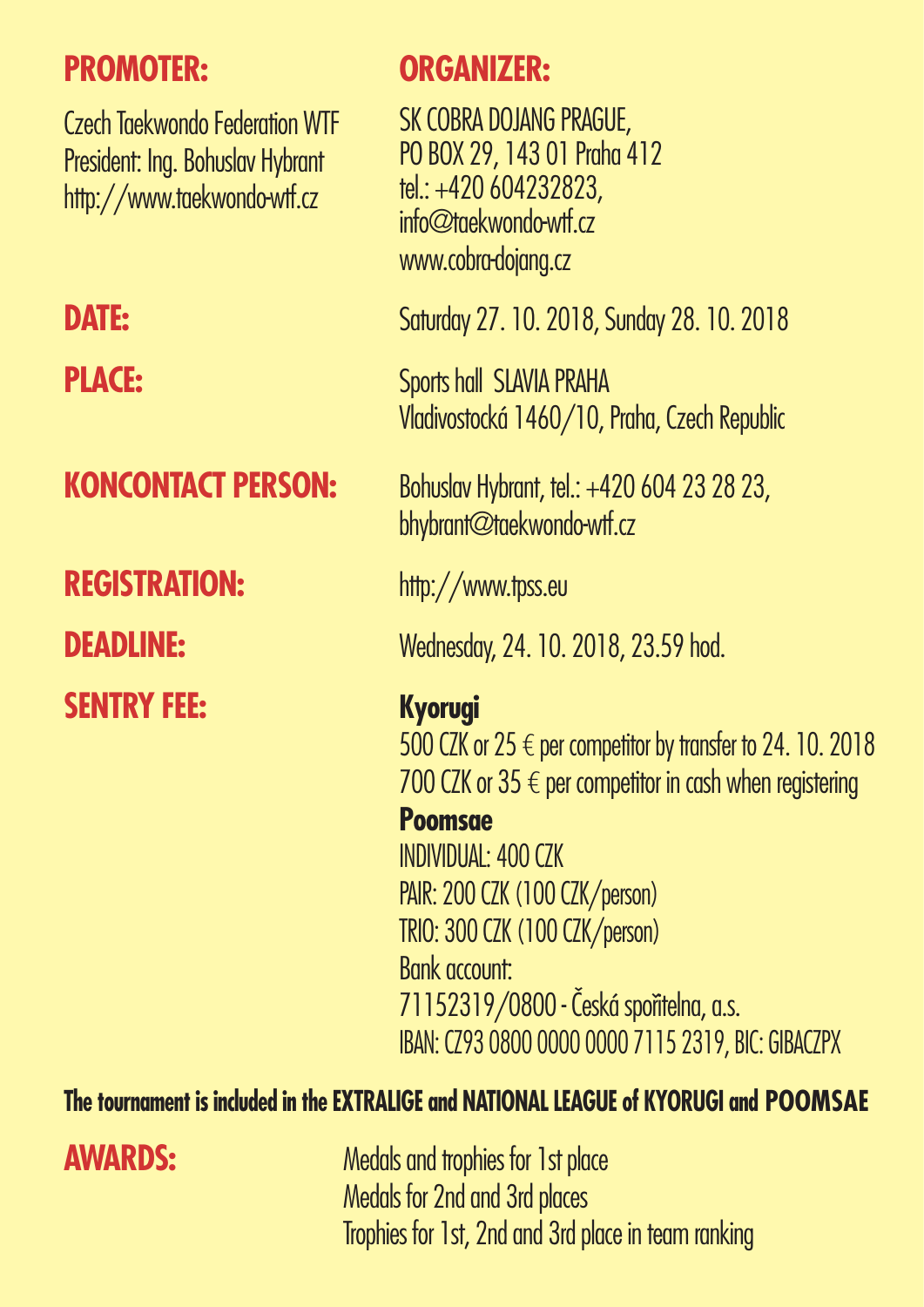### **KYORUGI**

**EVENT SCHEDULE: Friday 26. 10. 2018** - Sports hall SLAVIA PRAHA 19.00–21.00 registration

> **Saturday 27. 10. 2018** - Sports hall SLAVIA PRAHA 9.00–9.30 Referee Meeting 10.00 Start OF Competition

### **CATEGORIES AND RULES**

**Contestants:** Male and female, LK1 (4. kup – 3. dan), LK2 (10. Kup – 5. kup) **Weight Categories:** According to the WTF official competition rules

| <b>SENIORS (SENIORI):</b> | (2001 and older)                                                                                                                                                                                                            |                                                       |  |
|---------------------------|-----------------------------------------------------------------------------------------------------------------------------------------------------------------------------------------------------------------------------|-------------------------------------------------------|--|
|                           | MALE                                                                                                                                                                                                                        | $-54, -58, -63, -68, -74, -80, -87, +87$ kg           |  |
|                           | <b>FEMALE</b>                                                                                                                                                                                                               | $-46, -49, -53, -57, -62, -67, -73, +73$ kg           |  |
| <b>JUNIORS (JUNIORI):</b> | (2001, 2002, 2002, 2003, 2004)                                                                                                                                                                                              |                                                       |  |
|                           | <b>MALE</b>                                                                                                                                                                                                                 | $-45, -48, -51, -55, -59, -63, -68, -73, -78, +78$ kg |  |
|                           | <b>FEMALE</b>                                                                                                                                                                                                               | $-42, -44, -46, -49, -52, -55, -59, -63, -68, +68$ kg |  |
| <b>CADETS (KADETI):</b>   | (2004, 2005, 2006)                                                                                                                                                                                                          |                                                       |  |
|                           | MALE                                                                                                                                                                                                                        | $-33, -37, -41, -45, -49, -53, -57, -61, -65, +65$ kg |  |
|                           | <b>FEMALE</b>                                                                                                                                                                                                               | $-29, -33, -37, -41, -44, -47, -51, -55, -59, +59$ kg |  |
| <b>PUPILS (ŽÁCI):</b>     | (2007, 2008)                                                                                                                                                                                                                |                                                       |  |
|                           | M/F                                                                                                                                                                                                                         | $-26, -30, -33, -36, -40, -45, -50, +50$ kg           |  |
| <b>CHILDREN (DĚTI):</b>   | (2009, 2010)                                                                                                                                                                                                                |                                                       |  |
|                           | M/F                                                                                                                                                                                                                         | $-21, -24, -27, -30, -33, -36, -40, +40$ kg           |  |
| <b>DWARF (TRPASLÍCI):</b> | (2011, 20012)                                                                                                                                                                                                               |                                                       |  |
|                           | M/F                                                                                                                                                                                                                         | $-16, -18, -21, -24, -27, -30, -33, +33$ kg           |  |
| <b>ATTACK ON HEAD:</b>    | Granted contact head: Caregory seniors, juniors and cadets<br>Granted contact head (obligatory compulsory instep protectors<br>- provide promoter: caregory pupils<br>Prohibition kick on head: Caregory children and Dwarf |                                                       |  |

Years 2001 and 2004 can only start in 1 age category.

For all categories Daedo electronic body protector. Please bring your own sensor socks.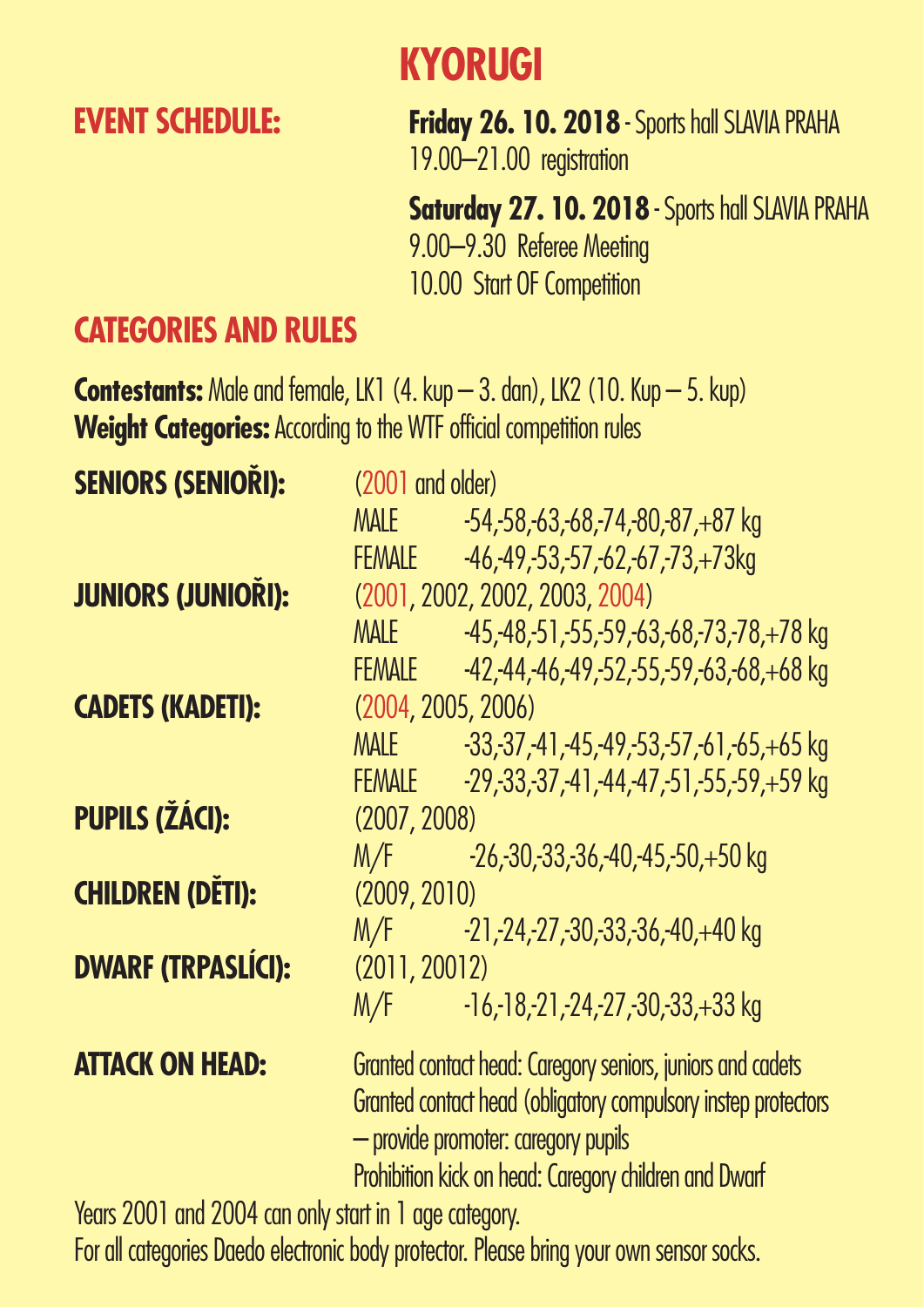### **Requirements for participation**

This tournament is open only for members of WT-affiliated clubs or national teams. Valid membership must be proved at the registration. All participants must have at the registration a valid medical confirmation not older than one year. A declaration of Consent has to be presented by every participant under the age of  $18.*$ 

\*Declaration of Consent

Any participant who is under the age of 18 on the day of competition has to present a Declaration of Consent, signed by his or her legal guardian. Without this Declaration of Consent it is not possible to participate!

### **LIABILITY:**

No liability whatsoever will be taken by the organizer or the Czech Taekwondo Federation. Every participant will participate at his/her own risk. Non-Czech citizens declare that they have taken proper measures to cover all expenses in case of necessary treatment due to possible injuries by themselves. By online registration in the registration cobra portal every participant accepts this clause.

### **PROTECTION GEAR:**

All protector equipment (hogu, headgear, shin-and forearm-protectors, groin-protector and mouth protectors) must be WT-approved and be brought to the competition by the competitor. No protection for instep is allowed. Female groin protector is mandatory. Groin protector must be worn under the trousers. All participants have to wear the appropriate belt color according to their graduation. White dobok is mandatory. Jacket with black neck only for black belts.

### **PROTEST**

Only the official coach is allowed to protest right after. The protest fee is 500 CZK or 25  $\epsilon$  which has to be paid immediately to the Competition Board.

### **DRAWING LOTS**

Will be done automatically according to the received applications.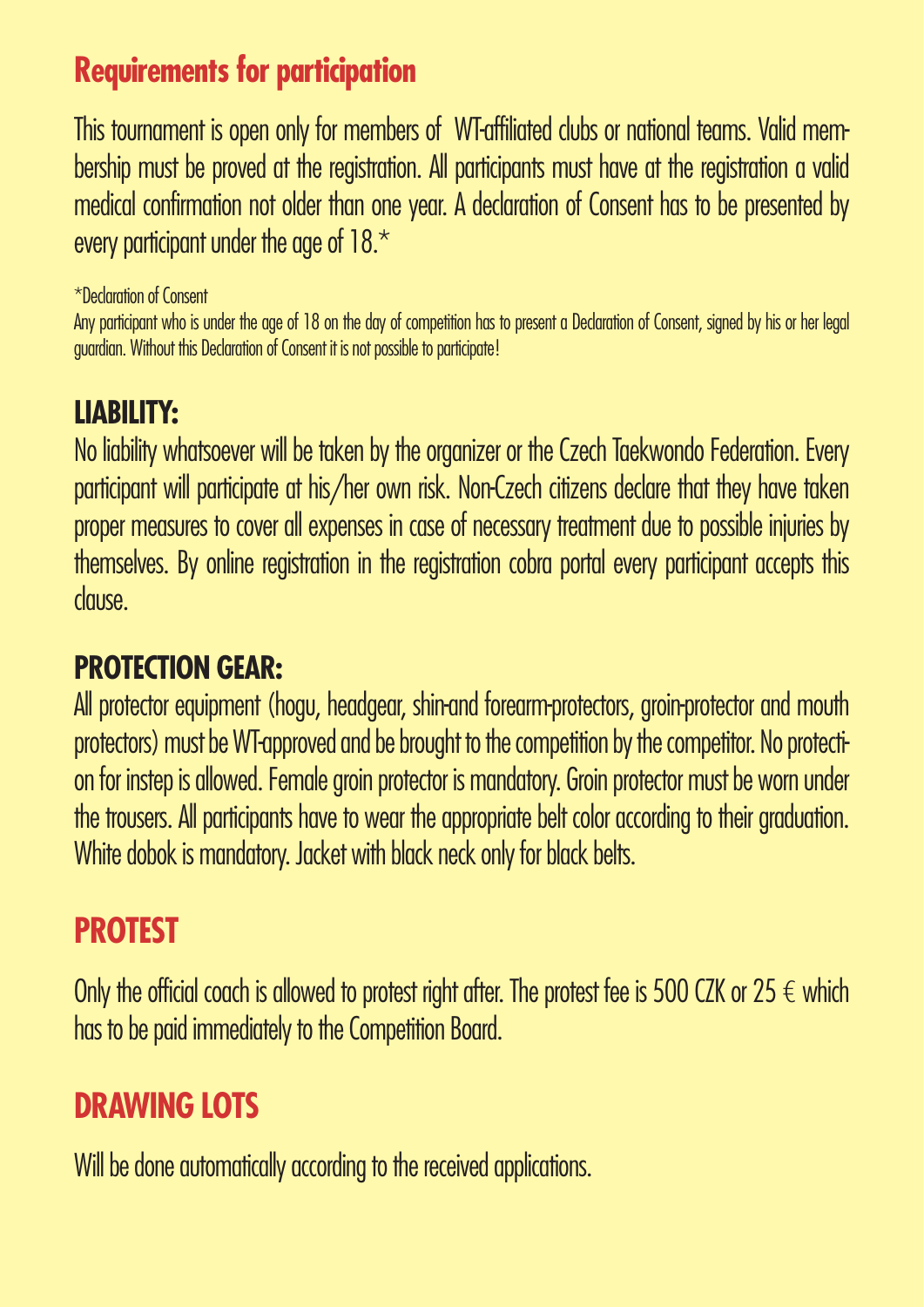### **POOMSAE**

### **EVENT SCHEDULE:** Sunday 28. 10. 2018 - Sportovní hala SLAVIA PRAHA

 8.00–9.00 Registration 9.00–9.30 Referee Meeting 10.00 Start of Competition

### **CATEGORIES**

### **TECHNICAL GRADE CATEGORIES – INDIVIDUAL:**

- **CLASS A** 1. DAN/POOM a higher
- **CLASS B** 3. 1. KUP
- **CLASS C** 6. 4. KUP
- **CLASS D** 10. 7. KUP

### **TECHNICAL GRADE CATEGORIES – PAIRS AND TEAMS:**

A class 3. kup – higher  $B$  class  $10. - 4$ . kup Páry: MF Trojice: MMM, FFF

### **AGE CATEGORIES – INDIVIDUAL:**

| <b>Dwarf</b> Trpaslíci (M/F)            | up to $71$ |
|-----------------------------------------|------------|
| <b>Pupils</b> Mladší žáci (M/F)         | $8 - 11$   |
| <b>Cadets</b> (Kadeti) (M/F)            | $12 - 14$  |
| <b>Junior</b> (Juniori) $(M/F)$         | $15 - 17$  |
| <b>Seniors</b> (Seniori) up to 30 (M/F) | $18 - 30$  |
| <b>Seniors (Seniori) up to 40 (M/F)</b> | $31 - 40$  |
| <b>Seniors</b> (Seniori) up to 50 (M/F) | $41 - 50$  |
| <b>Seniors</b> (Seniori) after 50 (M/F) | over $51$  |

years *Trears 2011* and younger) **Pupils 7 – Vear of birth 2007, 2008, 2009, 2010 Cadets** (Kadeti) (M/F) 12 – 14 years year of birth 2004, 2005, 2006 V years **year of birth 2001, 2002, 2003 Seniors** (Senioři) **up to 30** (M/F) 18 – 30 years ryear of birth 1988 up 2000 **Seniors** (Senioři) **up to 40** (M/F) 31 – 40 years year of birth 1978 up 1987 **Seniors** (Senioři) **up to 50** (M/F) 41 – 50 years year of birth 1968 up 1977 **Seniors** (Senioři) **after 50** (M/F) over 51years year of birth 1967 a earlier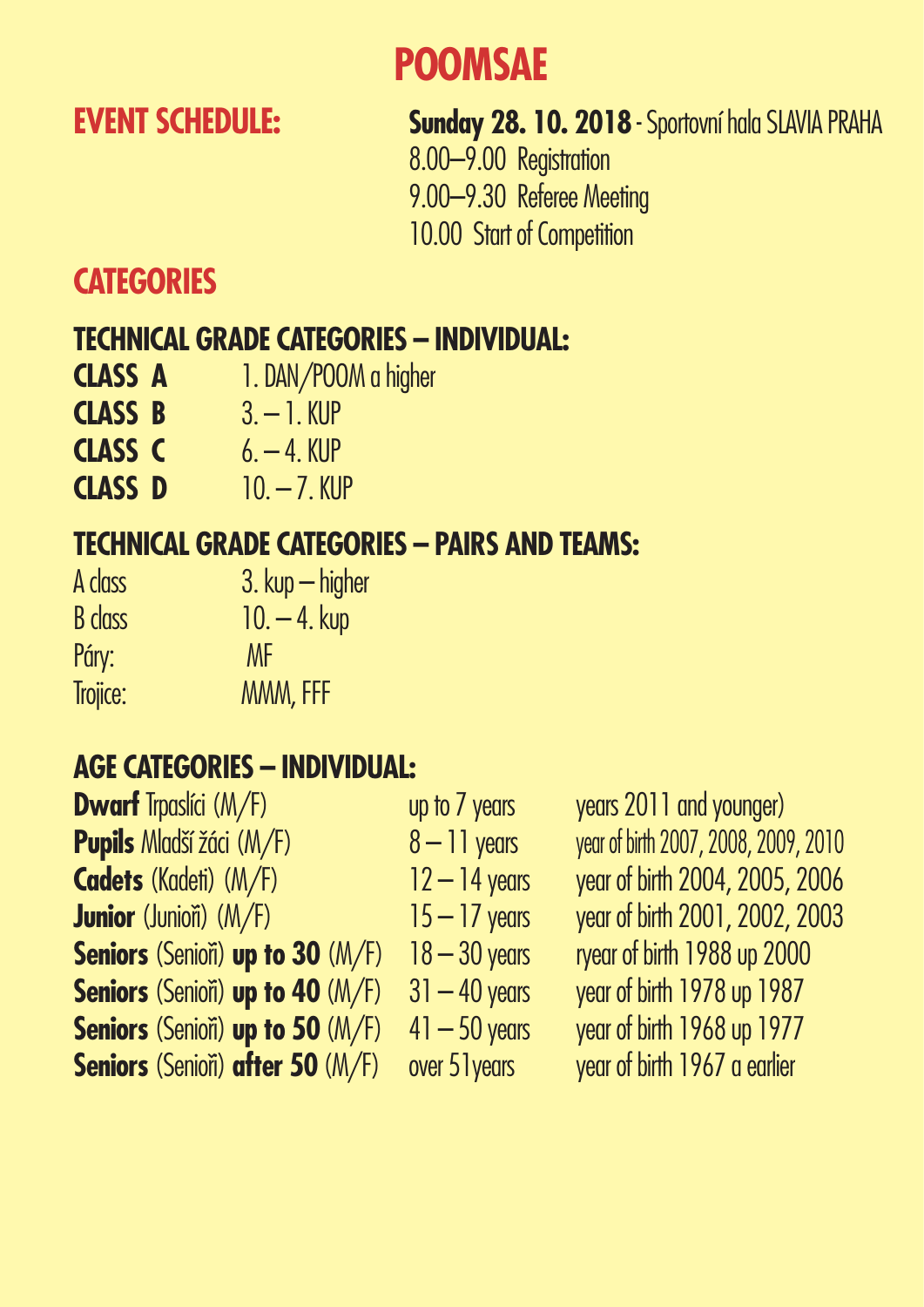### **AGE CATEGORIES – PAIRS AND TEAMS:**

|                                    | <b>Pupils</b> Pair/teams — CAN BE COMBINED WITH $-$ age 8–11 years (2007, 2008, 2009, 2010) |
|------------------------------------|---------------------------------------------------------------------------------------------|
| <b>Cadets Pair/teams</b>           | $-$ age 12–14 (years 2004, 2005, 2006)                                                      |
| <b>Junior</b> Pair/teams           | $-$ age 15–17 (years 2001, 2002, 2003)                                                      |
| <b>Seniors</b> up to 30 Pair/teams | $-$ age 18–30 years (years 1988 to 2000)                                                    |
| <b>Seniors</b> after 30 Pair/teams | - age 31 and older (year 1987 and older)                                                    |

### **POOMSAE SETS**

### **INDIVIDUAL, PAIRS AND TEAMS – FREE CHOICE**

- 10. KUP TAEGUK 1 / 2
- 9. KUP TAEGUK 1 / 2
- 8. KUP TAEGUK 1 / 2 / 3
- 7. KUP TAEGUK 1 / 2 / 3 / 4
- 6. KUP TAEGUK 1 / 2 / 3 / 4 / 5
- 5. KUP TAEGUK 2 / 3 / 4 / 5 / 6
- 4. KUP TAEGUK 3 / 4 / 5 / 6 / 7

The competitor trains the set of their choice, in each round except for the holders of the 10th - 9th kup, they can always practice the same set. Holders of the 8th and 7th kup can repeat one set in the case of three rounds. It also applies to pairs and triads in which the trainer with this belt will be. Both pairs and teams can train the assembly according to the lower belt.

### **INDIVIDUAL, PAIRS AND TEAMS – DRAWS**

| Dwarf A         | Taeguk $4/5/6/7/8$ , Koryo                                                              |
|-----------------|-----------------------------------------------------------------------------------------|
| Pupils A        | Taeguk $4/5/6/7/8$ , Koryo                                                              |
| <b>Cadets A</b> | Taeguk $4/5/6/7/8$ , Koryo, Kumgang                                                     |
| <b>Junior A</b> | Taeguk 4 / 5 / 6 / 7 / 8, Koryo, Kumgang, Taebaek                                       |
|                 | Seniors A up to 40 Taeguk 6 / 7 / 8, Koryo, Kumgang, Taebaek, Pyongwon, Sipjin          |
|                 | Seniors A after 40 Taeguk 8, Koryo, Kumgang, Taebaek, Pyongwon, Sipjin, Jitae, Chonkwon |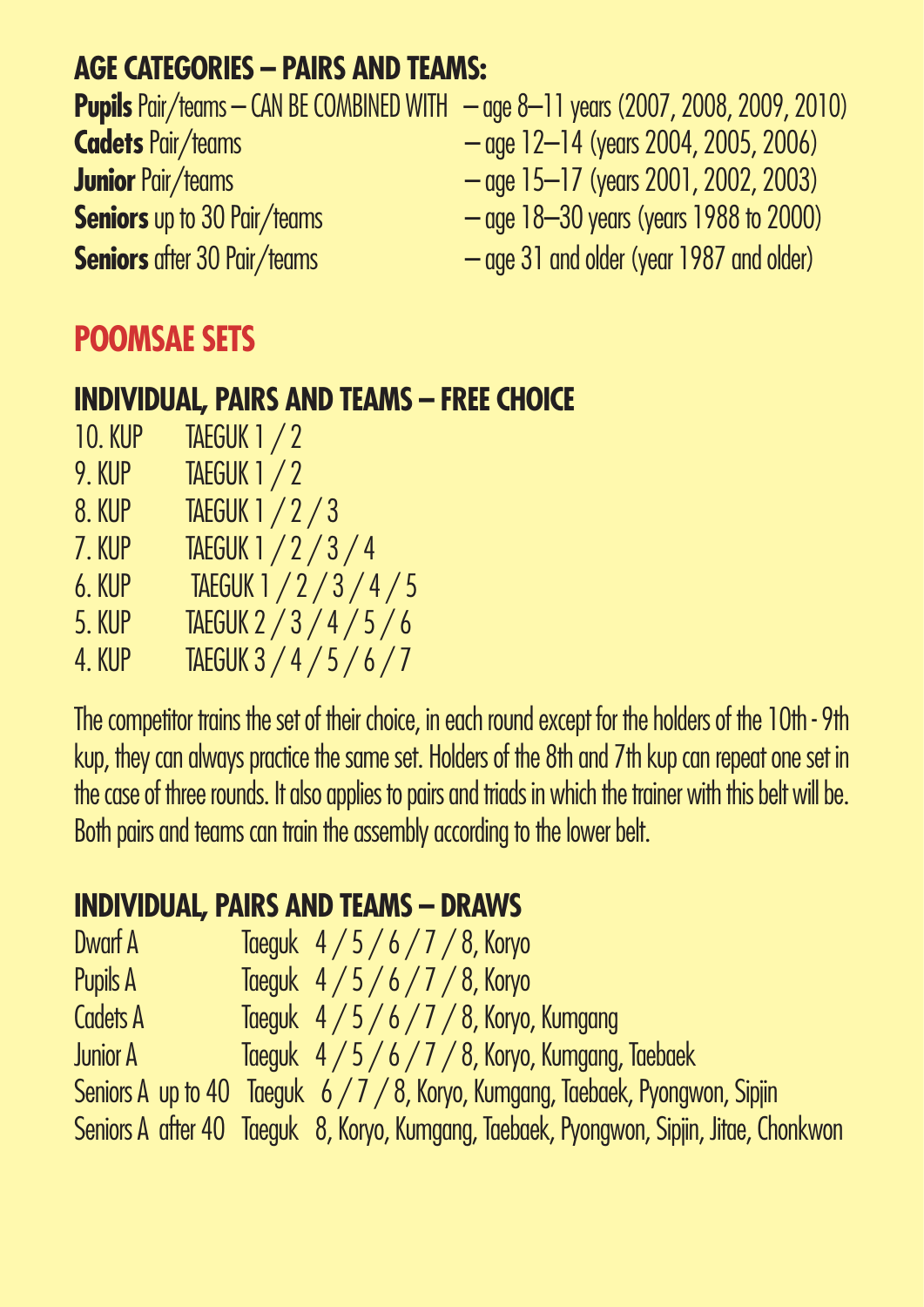| Dwarf B          | Taeguk $4/5/6/7$   |
|------------------|--------------------|
| Pupils B         | Taeguk $4/5/6/7/8$ |
| <b>Cadets B</b>  | Taeguk $4/5/6/7/8$ |
| <b>Junior B</b>  | Taeguk $4/5/6/7/8$ |
| <b>Seniors B</b> | Taeguk $4/5/6/7/8$ |

When using the electronic scoring system, the categories of A and B are determined the following technical drawings from which the winning category will be drawn:

Cadets A+B Taeguk 4, 5, 6, 7, 8 Juniors A+B Taeguk 4, 5, 6, 7, 8 Seniors A+B Taeguk 6, 7, 8, Koryo

### **TERMS OF PARTICIPATION POOMSAE**

Each participant of the competition has to be a member of national taekwondo federation under the European taekwondo union (ETU) or the World taekwondo federation (WT).

### **COMPETITION SYSTEM:**

The competition conforms the cut-off systém with basic, semi-final and final round included. In each round the competitor has to perform only one poomsae. To the semi-final round will advance a half of all competitors in the category with better score. In each of these rounds, the competitor shows only one poomsae, with the exception of the final, where he will always show 2 poomsae. In case that the category contains less than 20 competitors, only semi-final and final round will be included.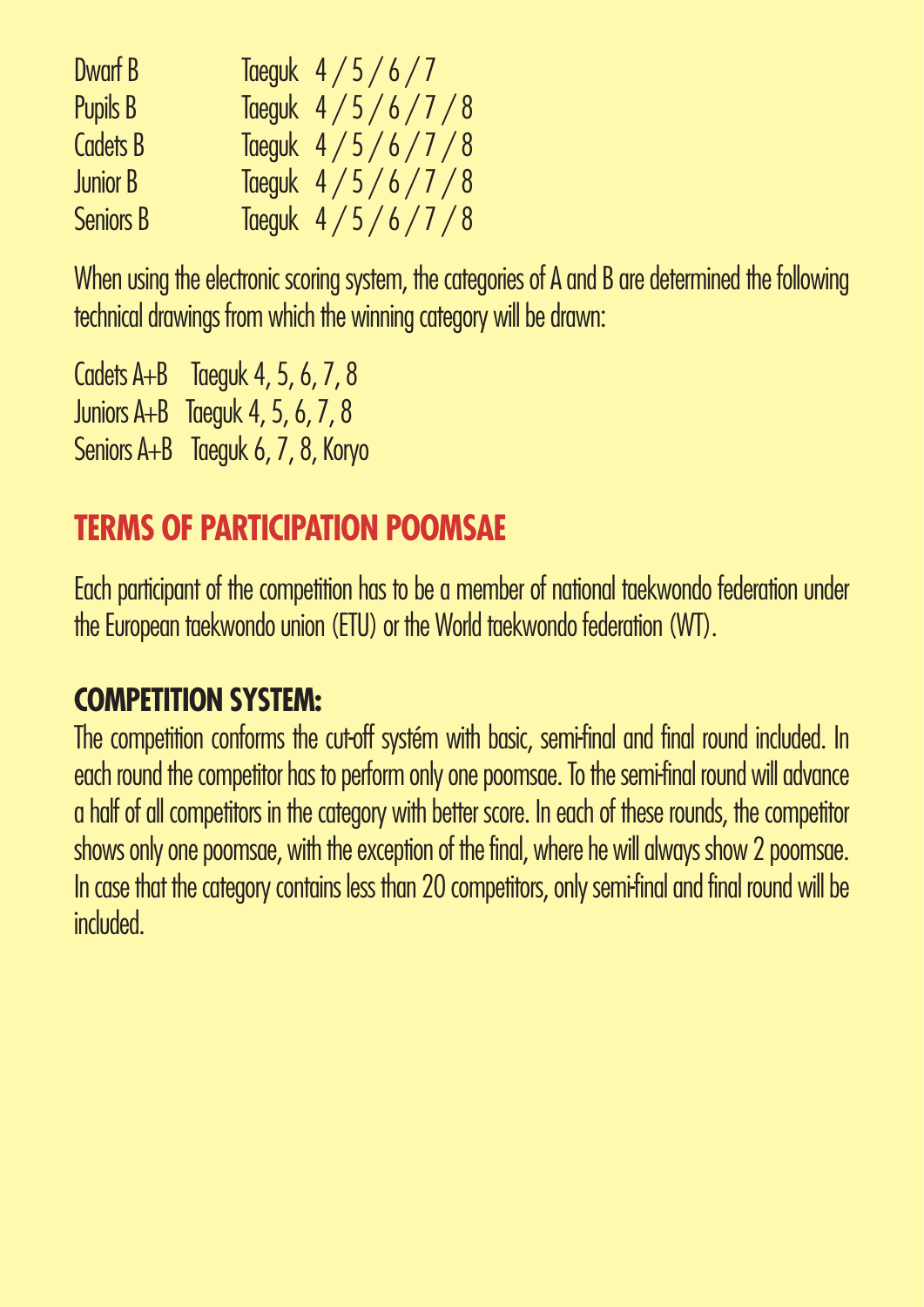### **PLACE**

Sports hall SLAVIA PRAHA Vladivostocká 1460/10, Praha 10, Czech Republic

https://maps.google.com/maps/ms?msid=213432524735295589823.0004d-91110db71306a176&msa=0&ll=50.069818,14.479927&spn=0.005006,0.00825



### **ACCOMMODATIONS**

| Rezidence Topolová  | www.rezidencetopolova.cz |
|---------------------|--------------------------|
| Alia Hostel         | glig-hostel.hotel.cz     |
| <b>Hotel Slavia</b> | www.slaviahotel.com      |